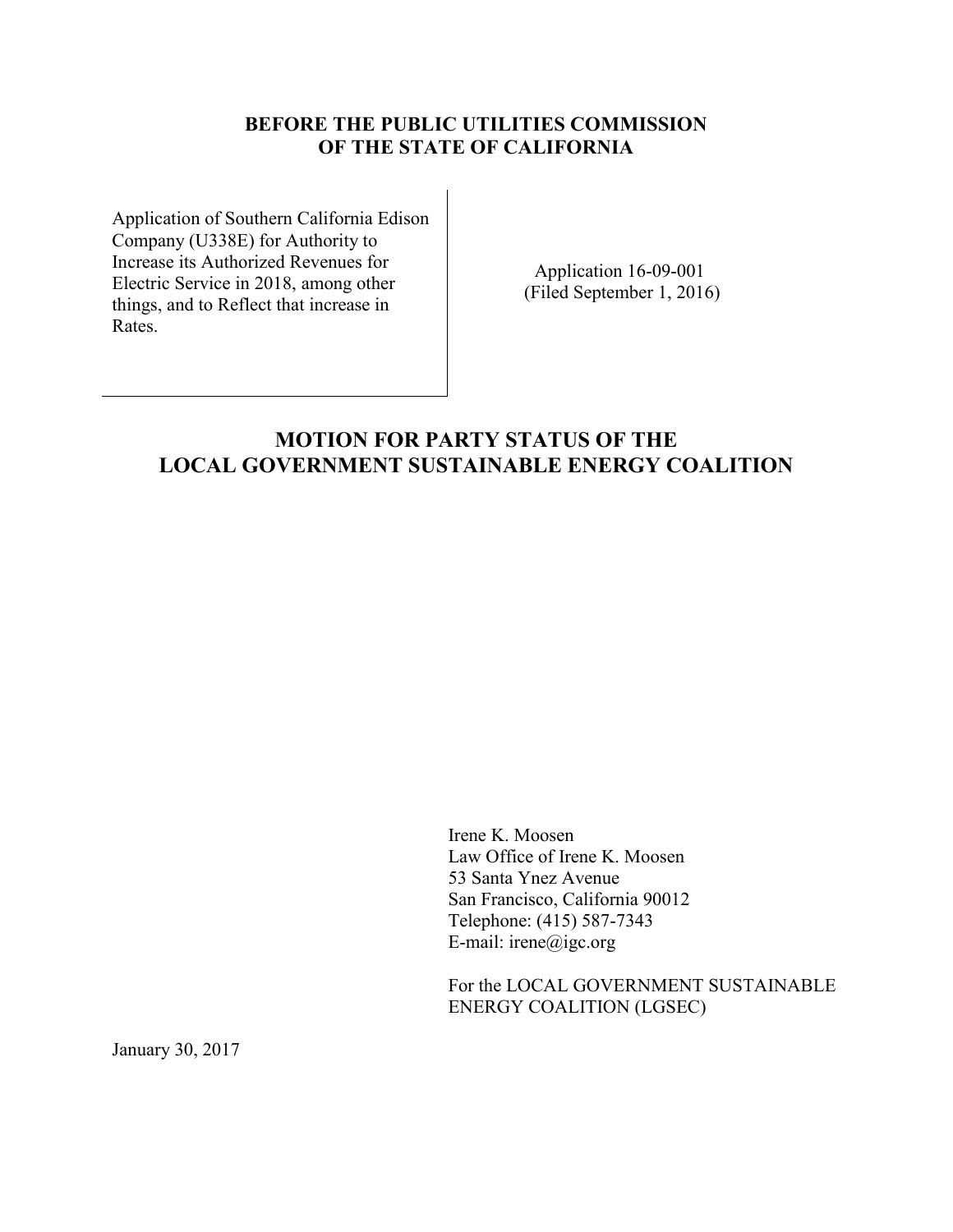Pursuant to Rule 1.4 (a)(4) of the Rules of Practice and Procedure of the California Public Utilities Commission (CPUC or Commission), the Local Government Sustainable Energy Coalition  $(LGSEC)^1$  submits this Motion for Party Status in the Application of Southern California Edison Company (SCE) for Authority to Increase its Authorized Revenues for Electric Service in 2018, Among Other Things, and to Reflect that Increase in Rates (General Rate Case or GRC), A.16-09-001. LGSEC has determined that the interests of its members will be directly affected by the outcome of this proceeding after review of the December 2, 2016 Scoping Memo and Joint Ruling of the Assigned Commissioner and Administrative Law Judges as well as the October 21, 2016 Assigned Commissioner's Ruling on Track 3 Issues in the Distribution Resources Plans Rulemaking, R.14-08-013<sup>2</sup>. In particular, SCE's proposals for grid modernization to support distribution grid safety, reliability, and enable distribution energy resource (DER) deployment and adoption will have a direct impact on local governments within SCE's service territory and potentially throughout the state as well.

Local governments play an important role in developing DERs as well as facilitating the deployment of DERs by others. The range of technologies employed is varied and includes, but is not limited to, distributed generation, demand response, solar, storage and electric vehicles. Local governments adopt energy, climate action, transportation, land use and economic

 $\overline{a}$ 

 $<sup>1</sup>$  The LGSEC is a statewide membership organization of cities, counties, associations and councils of government,</sup> special districts, and non-profit organizations that support government entities. A list of our members can be found a[t www.lgsec.org.](http://www.lgsec.org/)

<sup>&</sup>lt;sup>2</sup> See Assigned Commissioner's Ruling on Track 3 Issues, October 21, 2016 in Order Instituting Rulemaking Regarding Policies, Procedures and Rules for Development of Distribution Resources Plans Pursuant to Public Utilities Code Section 769 (DRP), R.14-08-013 and Related Matters A.15-07-002, A.15-07-003, A.15-07-006.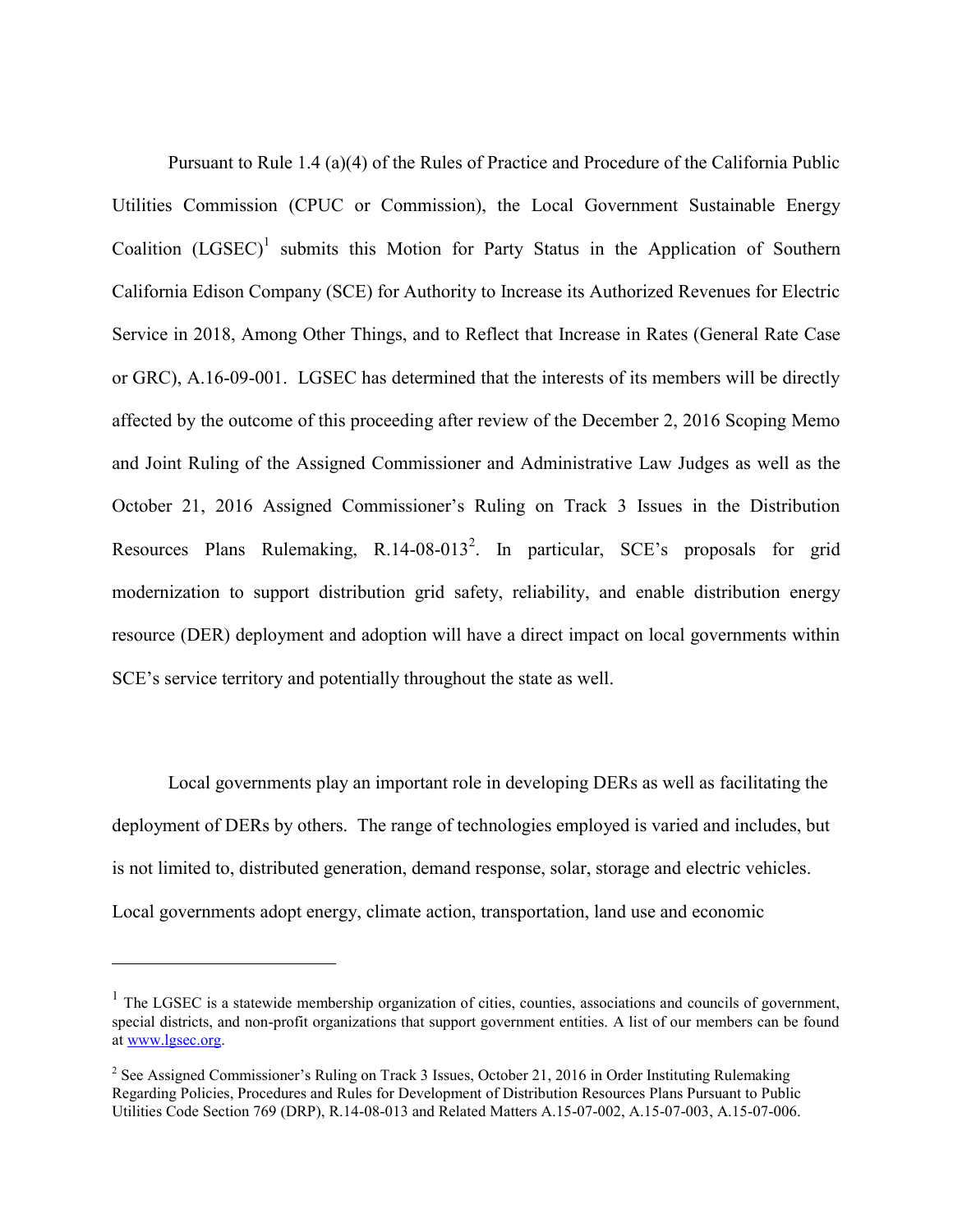development plans that can rely on DER installation throughout their jurisdictions. Local governments operate and participate in financing programs, such as Property Assessed Clean Energy, that facilitate DER installation by their constituents. Local governments install DERs at their own government facilities. Accordingly, local governments are beginning to pilot and develop microgrids as part of our energy resiliency, emergency response and disaster preparedness responsibilities. In addition, LGSEC's local government members are often first responders to safety, electricity and energy resource emergencies within their jurisdictions. In all these respects, and others, local governments play a key role in energy security along with the utilities, including SCE.

The LGSEC is the only statewide organization that advocates before California's energy and environmental regulatory agencies for the interests of local governments. For this reason, among others, LGSEC's interest in this proceeding cannot be adequately represented by any other party to this proceeding. Our members are leaders among local governments in energy efficiency, renewable energy, climate action planning, and related issues. LGSEC's local government members have unique authority, policy and implementation responsibility for many of the state's energy and climate action goals, often meeting and exceeding state statutory mandates. The LGSEC has been an active participant for many years in CPUC proceedings on these issues.

The LGSEC does not seek to expand the scope of the proceeding. We are active participants in the related Distributed Energy Resource Planning proceeding (R.14-08-013) and the Integrated Distribution Energy Resource Proceeding (R.14-10-003). The Commission has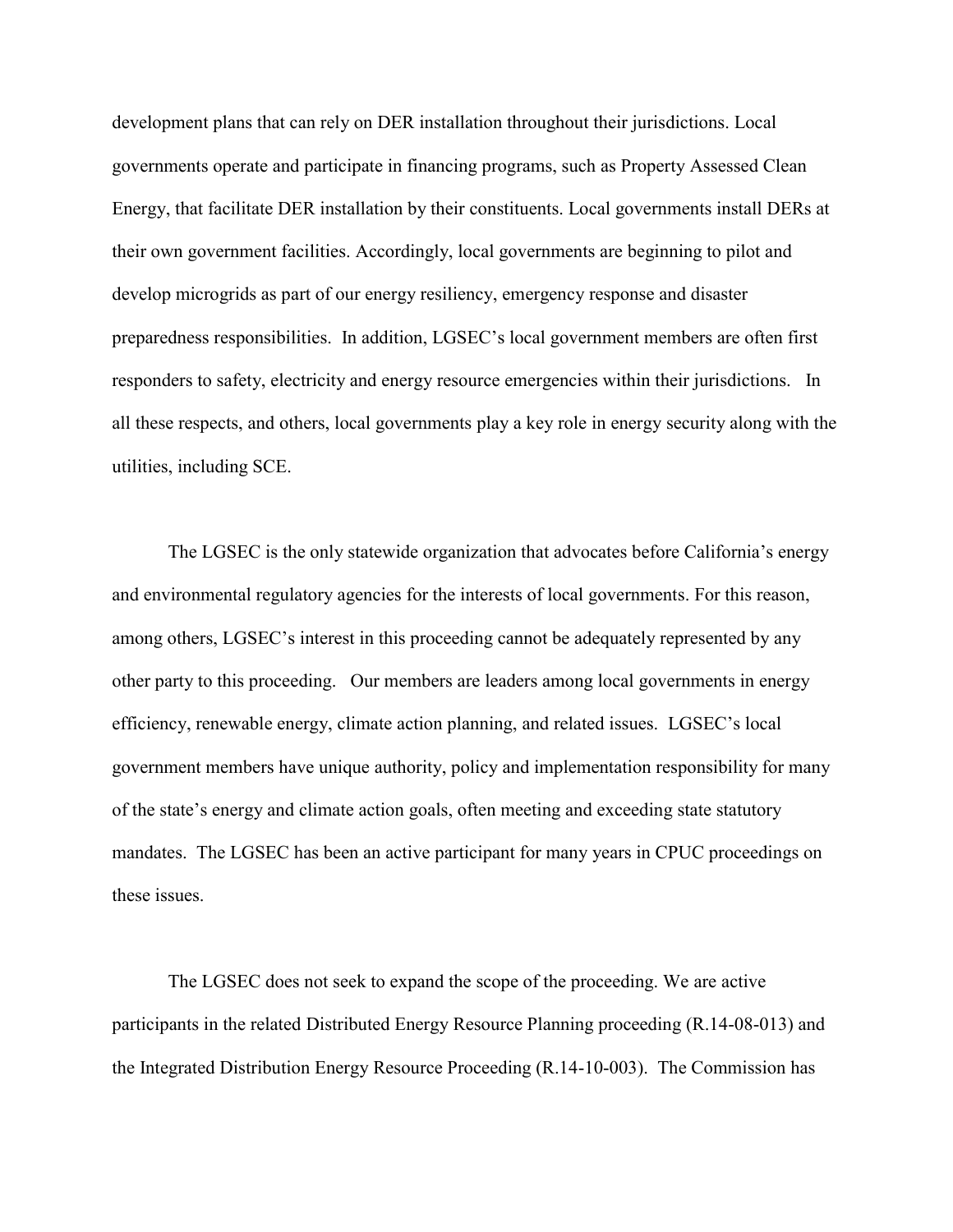recognized the linkages between these policy, ratemaking and program design forums and SCE's GRC proposal in its Scoping Ruling and other recent rulings.<sup>3</sup> The Commission has specifically prioritized grid modernization and the distribution investment deferral process framework development as the first issues for Track 3 consideration in the DRP. In requiring near term policy decisions in Track 3, the Commission explicitly noted both SCE's DRP request for a Memorandum Account in the DRP to record \$100 million in automation and information technology capital expenditures as well as the nearly \$1.7 billion in grid modernization capital investments requested in this GRC. As the Commission stated:

…one of the principal objectives of Assembly Bill 327 and this proceeding is "to minimize overall system costs and maximize ratepayer benefit from investments in distributed resources." Without a deferral identification and authorization process in place, one of the central goals of this proceeding, the use of DERs to reduce costs to ratepayers, will remain unrealized, and the progress made in developing the LNBA methodology and competitive solicitation process will be in vain."<sup>4</sup>

LGSEC is keenly focused on the relationship between statewide policy development and guidance pending in the DRP and this SCE GRC. LGSEC will actively participate in these issues within this proceeding.

LGSEC supports the Commission's consideration of SCE's grid modernization proposal in this proceeding. The Commission must ensure that SCE's GRC is well coordinated with the DRP where statewide policy is being made for the first time on a statewide basis. LGSEC does not object to SCE's GRC proposal providing a real world example of one utility's preferred approach to the next generation of distribution technology in the DRP context. However, the

 $\overline{a}$  $3$  See Scoping Memo and Joint Ruling of Assigned Commissioner and Administrative Law Judges (December 2, 2016) in SCE's GRC, A.16-09-001, pp.9-10. See also, Assigned Commissioner's Ruling on Track 3 Issues, October 21, 2016 in Order Instituting Rulemaking Regarding Policies, Procedures and Rules for Development of

Distribution Resources Plans Pursuant to Public Utilities Code Section 769 (DRP), R.14-08-013 and Related Matters A.15-07-002, A.15-07-003, A.15-07-006, pp. 5-7 and 8-9.

<sup>&</sup>lt;sup>4</sup> The Ruling also noted that it anticipates a similar major grid modernization request from SDG&E in their next GRC due this year. Id., at pages 9-10.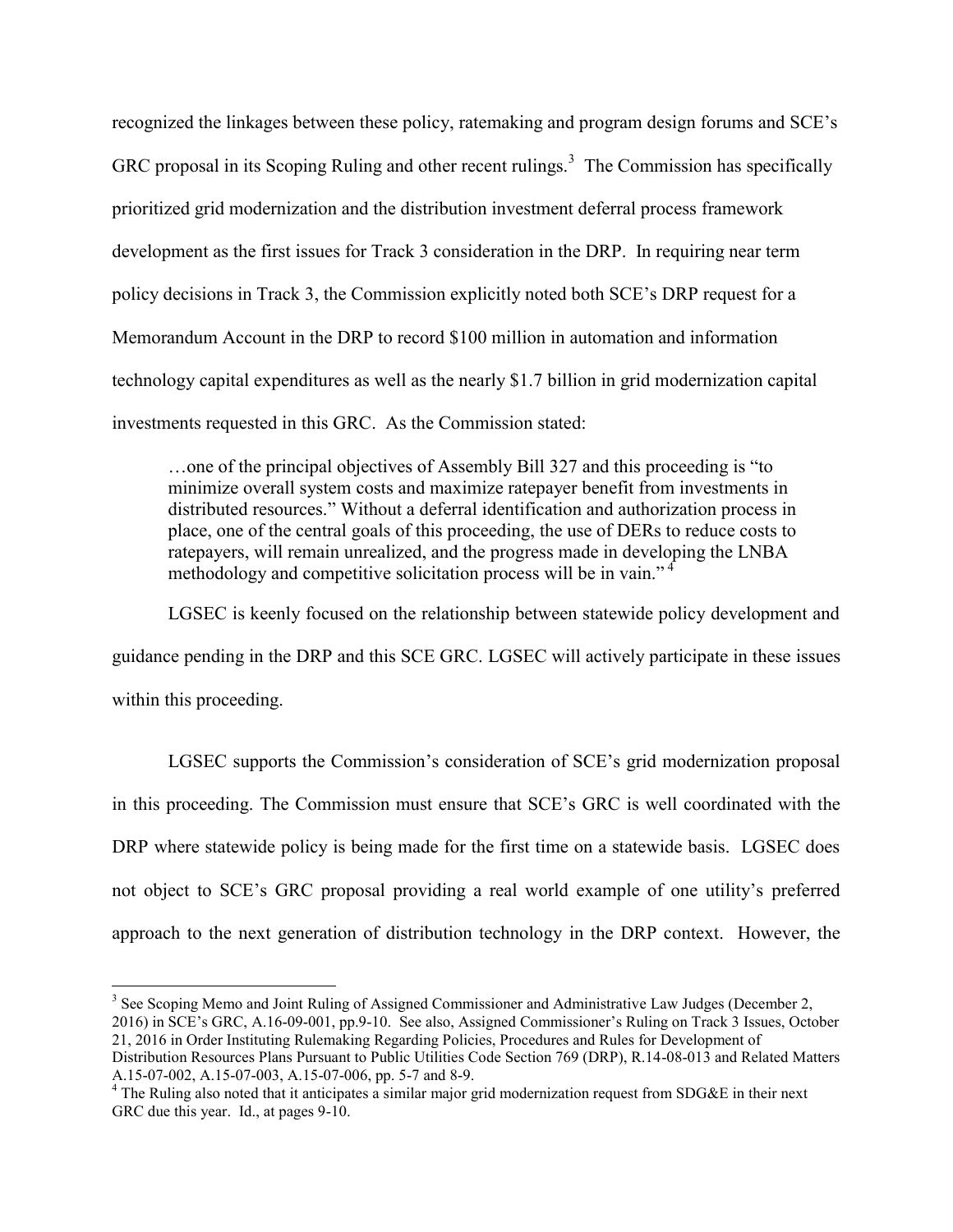Commission must inform its decision on SCE's grid modernization proposal with meaningful guidance from the broader DRP forum on a wide range of issues, including but not limited to, cost, technology choice, cost-effectiveness, market impacts, potential investment deferral, distribution reliability criteria, and opportunities for customer as well as local government initiated investments in DERs and data access. LGSEC is concerned that without guiding principles, SCE's GRC request could potentially burden rather than facilitate local government resource and energy efficiency procurement decisions, including those made by Community Choice Aggregators ("CCAs"). Consideration of SCE's GRC grid modernization request before a guidance decision is issued in the DRP could improperly undermine DER resource planning and cost-recovery proceedings that are required by law and currently underway at the Commission.

LGSEC is supportive of SCE's proposal to upgrade its distribution infrastructure to support DER deployment, but not at any cost, using any technology only in locations designated by SCE. LGSEC urges the Commission to include meaningful input from local governments on grid modernization in this SCE GRC, the DRP and other forums going forward. LGSEC's initial review of the application found that SCE has not provided a compelling reason for urgent costrecovery of the requested \$1.7 billion in capital investment starting in 2018. SCE's aging distribution infrastructure does not necessitate emergency investments in SCE's proposed "plug and play" distribution grid.

SCE's proposal conflates its reliability concerns with its other policy and planning objectives in describing the comprehensive end state its proposal is designed to achieve. This may make sense for the long term. However, given the enormous cost, technology choices, investment and implementation commitments necessitated by a permanent and ubiquitous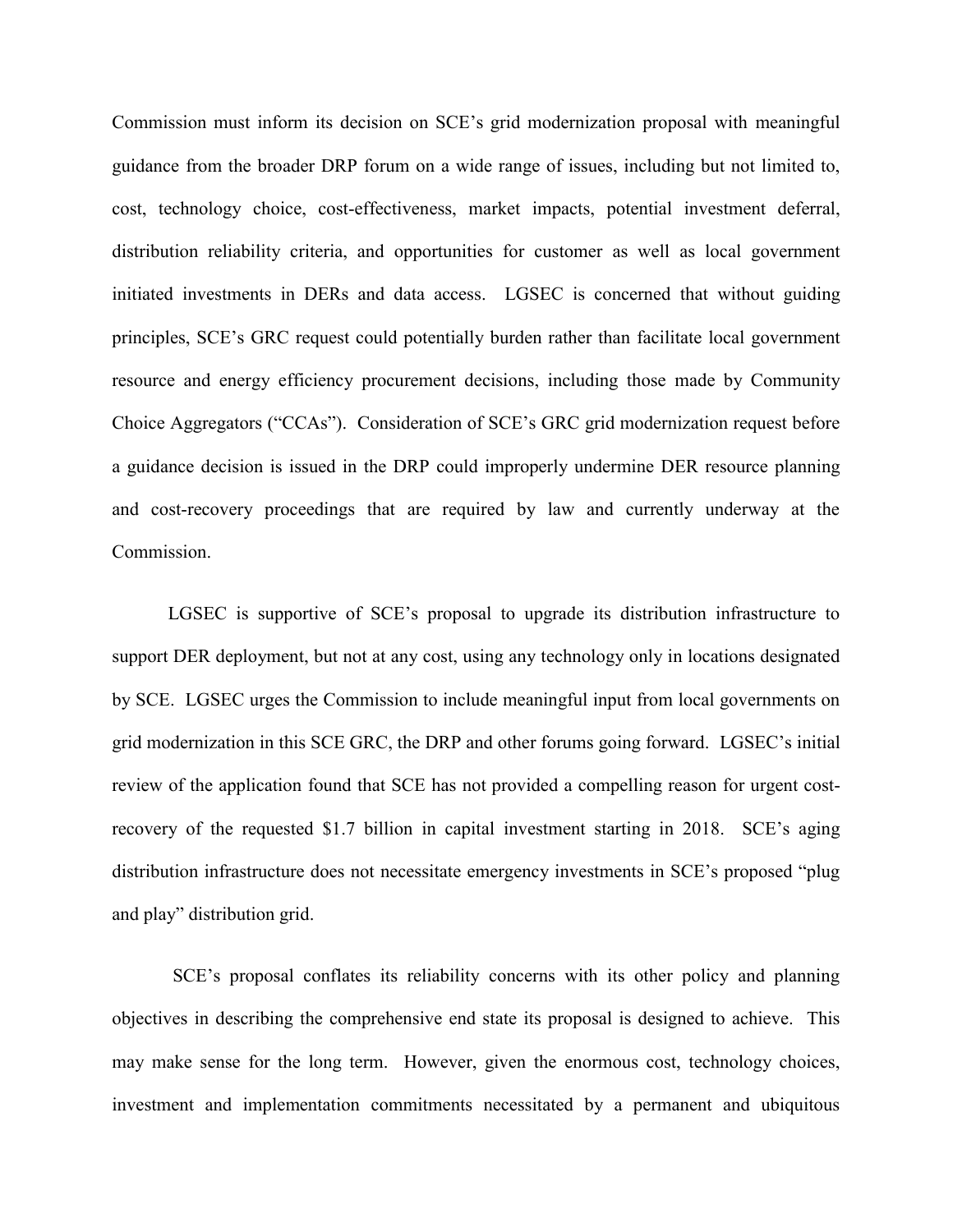facilities' overhaul, a more comprehensive and thorough review is required than might otherwise be sufficient for a GRC distribution facilities request. It requires the measured and meaningful statewide policy guidance now developing in parallel with this proceeding. LGSEC urges the Commission not to rush its statewide policy proceeding. That forum is dedicated to examining and balancing the various policy and stakeholder interests directly impacted by SCE's expensive and comprehensive redesign of its future distribution grid. In turn, SCE's proposal will also have direct impacts on integrating DERs with the transmission grid and potentially, on related wholesale energy markets as opportunities for increased participation open for DERs.

LGSEC seeks to become a party to this proceeding, therefore, in order to analyze the SCE Application and proposals submitted by the parties, comment on those proposals, participate in evidentiary hearings and perhaps craft additional proposals with respect to those issues identified in the Commission's Scoping Ruling that directly affect the LGSEC's interests.

The LGSEC requests that, should the Commission grant LGSEC's motion, the following person be added to the service list on behalf of LGSEC:

Irene Moosen Law Office of Irene K Moosen 53 Santa Ynez Ave San Francisco, CA 94112 Tel: (415) 587-7343 E-mail: irene@igc.org